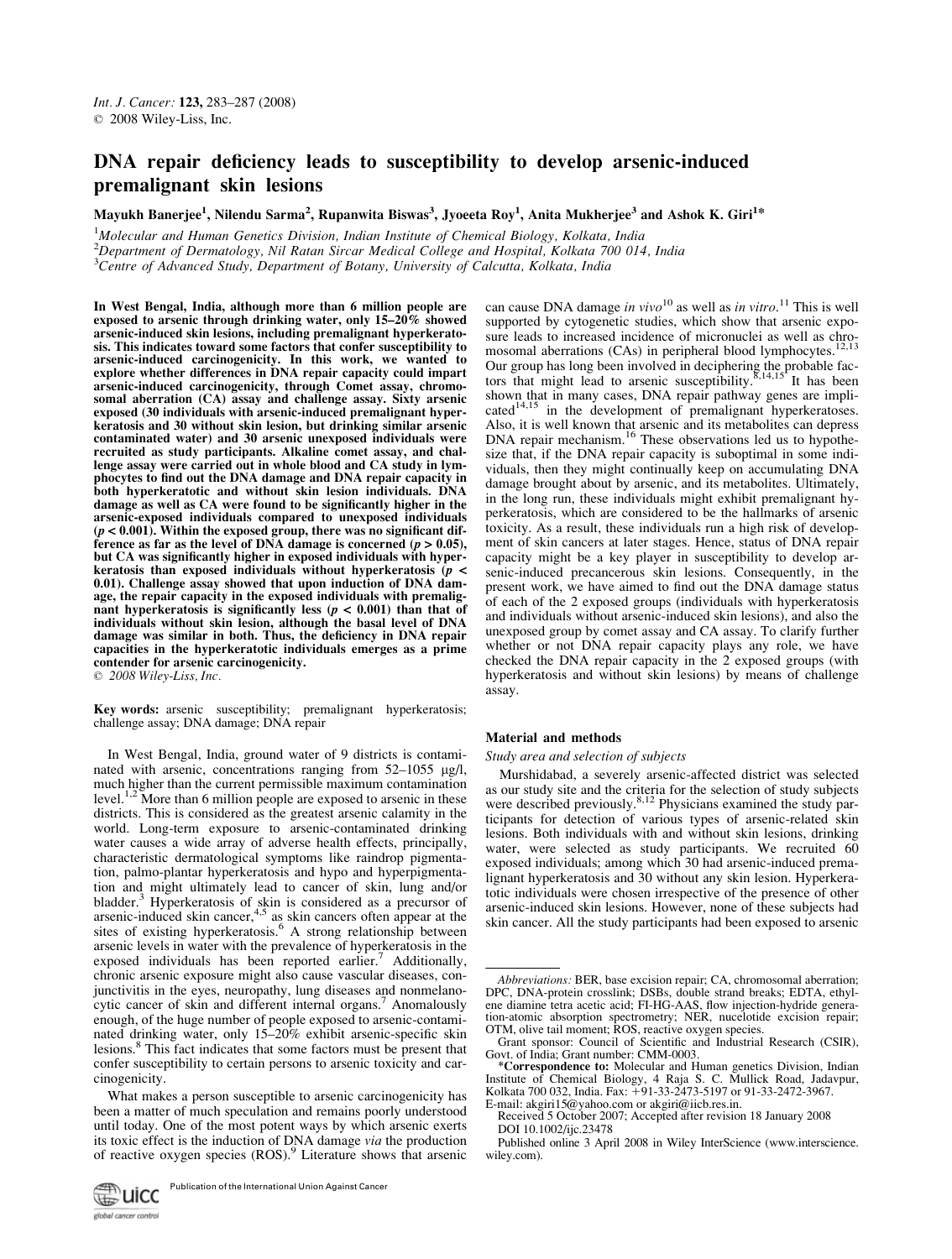containing drinking water for a period of 10 years or more. Thirty unexposed subjects with no history of arsenic contamination in their drinking water and age group between 15 and 70 years were selected from the East Midnapur district. Water and other biological samples such as blood, urine, nail and hair were collected from all the participants. The selected subjects provided informed consent to participate and fulfilled the inclusion criteria.<sup>12</sup> Our study was conducted in accord with the Helsinki II declaration and approved by our institutional ethics committee.

#### Arsenic exposure assessment

Study participants were provided with acid-washed [nitric acid– water (1:1)] plastic bottles for collection of drinking water  $(\sim 100$ ml) samples, into which nitric acid (1.0 ml/l) was added as preservative.<sup>12</sup> First morning voids ( $\sim$ 100 ml) were collected in precoded polypropylene bottles for arsenic estimation. Water, urine, nail ( $\sim$ 250–500 mg) and hair ( $\sim$ 300–500 mg) samples were collected, and arsenic was estimated as described earlier.<sup>17</sup> Flow injection-hydride generation-atomic absorption spectrometry (FI-HG-AAS) was used for estimation of arsenic content in different biological samples (urine, nail and hair) and drinking water, as described previously.<sup>12</sup> Quality control was looked after meticulously, as elucidated previously.<sup>17</sup>

## Alkaline comet assay

Alkaline comet assay was performed after the protocol modified from that of ITRC.<sup>18</sup> Briefly, glass microscope slides were coated with 1% normal melting-point agarose and dried. When the slides were fully dried, 20 µl of peripheral whole blood was mixed with 100 µl of 1.0% low-melting agarose and 80 µl of PBS ( $pH = 7.4$ ), so that, the final concentration of low-melting agarose was 0.5%. Eighty microliters of this sample was spread on the precoated slide (per slide) at 37°C. The slides were placed briefly on ice to allow the agarose to coagulate. Then,  $80 \mu$  of  $0.5\%$  low-melting agarose was spread on the slides containing cells embedded in an agarose matrix. The slides were placed in ice-cold lysis buffer (2.5M NaCl, 100 mM EDTA, 10 mM Trizma base, 10% DMSO, 1% Triton-X;  $pH = 10$ ) and cells were lysed overnight. After lysis of the cells, the slides were placed in horizontal electrophoresis tanks filled with electrophoresis buffer (300 mM NaOH/1 mM EDTA,  $pH \geq 13.0$ ) and DNA in the cells was allowed to unwind for 20 min. The electrophoresis was then started and the slides were electrophoresed at  $25$  V, 300 mA for 30 min. After electrophoresis, the slides were neutralized in neutralization solution (400 mM Trizma base,  $pH = 7.5$ ; 3 times 5 min each) and dried on a slide warmer. The dried slides were stained with ethidium bromide (2 lg/ml) and scored under a fluorescence microscope using the Komet 5.5 (Kinetic Imaging Ltd, Liverpool) image-analysis system. Two slides were used per individual and a total of 100 readings were recorded (50 from each slide). Olive tail moment (OTM), percent of tail DNA and tail length were taken as the parameters for determining the extent of DNA damage.

#### CA assay

From each subject, 5–7 ml venous blood was drawn and lymphocyte culture was carried out following standard protocol as described earlier.<sup>8</sup> Whole blood (0.7 ml) was added to 7 ml of RPMI-1640 supplemented with <sup>L</sup>-glutamine, 15% FCS, penicillin (100 IU/ml), streptomycin (100  $\mu$ g/ml) and 2% PHA-M form. Duplicate cultures were maintained for each sample. The cultures were incubated at 37°C and harvested at 72 hr. All the slides of CA assay were coded, and from each individual subject, depending on the availability of good scoring metaphase plates, 50–100 metaphases were randomly scored for CA.<sup>8</sup> Gaps were not included in the aberrations per cell. Results were expressed as CA per cell and also as percentage of aberrant cells.

#### Challenge assay

Challenge assay (assessment of DNA repair capacity) was performed using whole blood from study subjects (with hyperkeratosis and without arsenic-induced skin lesions), using comet assay. Whole blood samples from 24 subjects (12 with hyperkeratosis and 12 without skin lesion) were divided into 2 aliquots to assess baseline DNA damage, as also the DNA repair efficiency upon  $\gamma$ irradiation. The 2 groups were well matched as far as age, sex and exposure to arsenic are concerned (data not shown). Baseline damage in blood samples was estimated by means of alkaline comet assay, as described above, from 1 aliquot. The second aliquot was subjected to DNA damage by irradiation of 100 cGy  $\gamma$  rays.<sup>19</sup> These aliquots were then incubated at  $37^{\circ}$ C for 1 hr to allow for repair of damaged DNA. Finally, efficiency of DNA repair system was assessed by measuring the extent of damaged DNA after repair period of 1 hr, by conventional alkaline comet assay.

# Statistical analyses

Mean, median, standard deviation, 2-tailed  $p$ -values, one-way ANOVA with Tukey–Kramer Multiple Comparisons Post-Test and Kruskal–Wallis Test with Dunn's Multiple Comparisons Post-Test were calculated by using GraphPad InStat Software (Graphpad Software, San Diego).

# Results

Demographic characteristics of the study population are summarized in Table I, which shows that all the 3 study groups are well matched as far as age, sex and smoking status are concerned. However, both the exposed subgroups (with hyperkeratosis and without skin lesions) have significantly higher environmental arsenic exposure (arsenic content in drinking water) as well as urinary excretion of arsenic compared to the unexposed group. However, within the exposed population, neither subgroup differs significantly either in environmental arsenic exposure (arsenic content in drinking water) or in urinary arsenic excretion.

Table II shows the DNA damage status of the 3 study groups. Here also, both the exposed subgroups (with hyperkeratosis and without skin lesions) have significantly higher DNA damage, as can be seen from significantly higher values of each of the 3 parameters, that is, OTM, percent of tail DNA and tail length  $(p < 0.001$  in each case) compared the unexposed group. However, within the exposed population, there was no significant difference in any of these 3 parameters, in between the 2 subgroups, that is, with and without skin lesion groups ( $p > 0.05$ ).

Table III depicts the CA status of the 3 study groups. Here also, both the exposed subgroups (with hyperkeratosis and without skin lesions) have significantly higher incidence of CA (both CA/cell and percent of aberrant cells)  $[p < 0.001]$  than the unexposed group. In this case, however, within the exposed group, group of individuals exhibiting arsenic-induced precancerous hyperkeratosis have significantly higher incidence of CA (both CA/cell and percent of aberrant cells)  $[p < 0.01]$  than the group of individuals without skin lesion.

Efficiency of DNA repair system in each of the 2 exposed subgroups (with hyperkeratosis and without skin lesions) has been shown in Table IV. There is no significant difference in the basal DNA damage level, in terms of each of the 3 parameters used (OTM, percent of tail DNA and tail length)  $[p = 0.58, p = 0.80]$ and  $p = 0.90$ , respectively] in between the 2 subgroups. However, significant difference in the level of damaged DNA in each of the 3 parameters used (OTM, % of tail DNA and tail length)  $[p < 0.001]$  in each case can be seen in between the 2 subgroups after the induction of damage and subsequent repair.

### **Discussion**

Arsenic is recognized as a carcinogen, whose chronic ingestion leads to multitude of multisystemic cancerous developments. The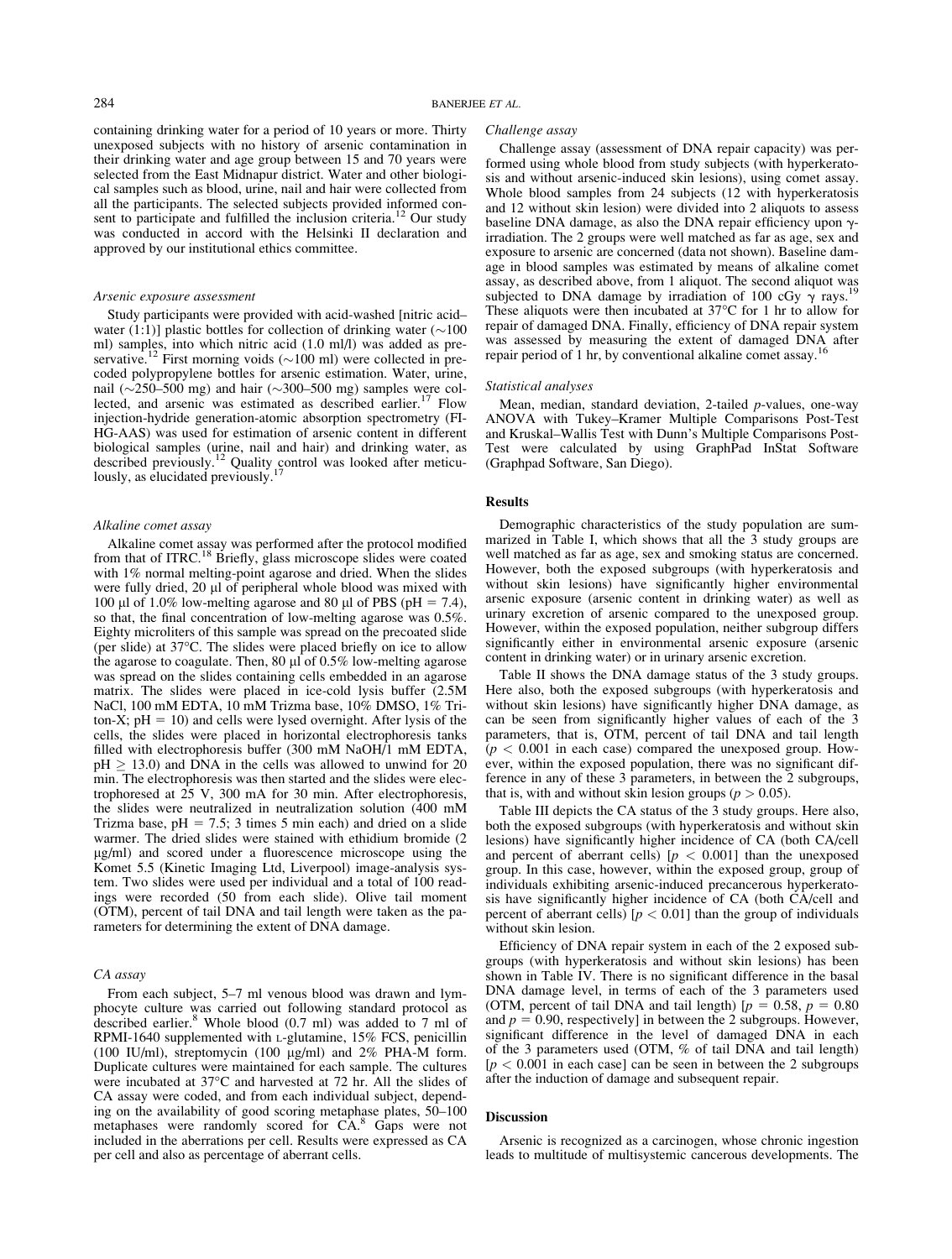| EXPOSED TO ARSENIC THROUGH DRINKING WATER     |                         |                                                  |                                                 |  |  |
|-----------------------------------------------|-------------------------|--------------------------------------------------|-------------------------------------------------|--|--|
| Parameters                                    | Unexposed<br>$(N = 30)$ | Exposed group without<br>skin lesions $(N = 30)$ | Exposed group with<br>hyperkeratosis $(N = 30)$ |  |  |
| Age in years (mean $\pm$ SD)<br>Sex $[N(\%)]$ | $42.83 \pm 12.99$       | $37.57 \pm 10.87$                                | $40.97 \pm 11.69$                               |  |  |
| Male                                          | 13 (43.33)              | 12 (40)                                          | 15(50)                                          |  |  |
| Female                                        | 17(56.67)               | 18 (60)                                          | 15(50)                                          |  |  |
| Occupation $[N(\%)]$                          |                         |                                                  |                                                 |  |  |
| Males                                         |                         |                                                  |                                                 |  |  |
| Cultivation                                   | 12 (92.31)              | 11 (91.67)                                       | 10(66.67)                                       |  |  |
| <b>Business</b>                               | 0(0)                    | 0(0)                                             | 2(13.33)                                        |  |  |
| Daily wage earners                            | 0(0)                    | 0(0)                                             | 1(6.66)                                         |  |  |
| Service                                       | 0(0)                    | 0(0)                                             | 1(6.66)                                         |  |  |
| Student                                       | 0(0)                    | 1(8.33)                                          | 0(0)                                            |  |  |
| Unemployed                                    | 1(7.69)                 | 0(0)                                             | 1(6.67)                                         |  |  |
| Female                                        |                         |                                                  |                                                 |  |  |
| Housewife                                     | 16 (94.12)              | 18 (100)                                         | 14 (93.33)                                      |  |  |
| Cultivation                                   | 1(5.88)                 | 0(0)                                             | 0(0)                                            |  |  |
| Service                                       | 0(0)                    | 0(0)                                             | 1(6.67)                                         |  |  |
| Smoking Status [N $(\%)$ ]                    |                         |                                                  |                                                 |  |  |
| Smoker                                        | 12(40)                  | 14 (46.67)                                       | 12(40)                                          |  |  |
| Nonsmoker                                     | 18 (60)                 | 16(53.33)                                        | 18 (60)                                         |  |  |
| Arsenic content (mean $\pm$ SD)               |                         |                                                  |                                                 |  |  |
| Drinking water $(\mu g/l)^*$                  | $4.88 \pm 2.19$         | $05.04 \pm 193.24**$                             | $224.1 \pm 232.80**$                            |  |  |
| Urine $(\mu g/l)^*$                           | $12.69 \pm 12.10$       | $296.03 \pm 322.09**$                            | $311.7 \pm 448.78**$                            |  |  |

TABLE I – DEMOGRAPHIC CHARACTERISTICS OF THE STUDY POPULATION

| $\frac{k}{p}$ < 0.001 for Kruskal–Wallis Test.–**p < 0.001 when compared to unexposed group by Dunn's |  |  |  |
|-------------------------------------------------------------------------------------------------------|--|--|--|
| Multiple Comparisons Post-Test.                                                                       |  |  |  |

TABLE II – COMPARISON OF DNA DAMAGE STATUS IN THE THREE STUDY GROUPS

| <b>Parameters</b>                | Unexposed       | Exposed without arsenic-induced skin lesion | Exposed with hyperkeratosis | p value for one way ANOVA |
|----------------------------------|-----------------|---------------------------------------------|-----------------------------|---------------------------|
| OTM (mean $\pm$ SD)              | $0.55 \pm 0.83$ | $2.76 \pm 1.39*$                            | $2.51 + 1.40*$              | $<\!\!0.001$              |
| $\%$ of tail DNA (mean $\pm$ SD) | $4.29 \pm 1.49$ | $14.05 + 4.71*$                             | $13.40 \pm 3.51*$           | ${<}0.001$                |
| Tail length (mean $\pm$ SD)      | $2.20 \pm 0.72$ | $11.85 \pm 5.51*$                           | $13.54 \pm 4.38*$           | $<\!\!0.001$              |

One-way ANOVA with Tukey–Kramer Multiple Comparisons Post-Test.

 $*p < 0.001$  when compared with unexposed group.

| TABLE III - COMPARISON OF CHROMOSOMAL ABERRATION (CA) STATUS IN THE 3 STUDY GROUPS |                   |                             |                       |                     |
|------------------------------------------------------------------------------------|-------------------|-----------------------------|-----------------------|---------------------|
| Unexposed                                                                          |                   | Exposed without             | Exposed with          | p value for         |
| Parameters                                                                         |                   | arsenic-induced skin lesion | hyperkeratosis        | Kruskal–Wallis test |
| $CA/cell (mean \pm SD)$                                                            | $0.018 \pm 0.012$ | $0.074 \pm 0.020$ *         | $0.099 \pm 0.021$ *** | $<\!\!0.001$        |
| $\%$ of aberrant cells (mean $\pm$ SD)                                             | $1.55 \pm 0.850$  | $6.96 \pm 1.581*$           | $9.35 \pm 1.863***$   | $<\!\!0.001$        |

Kruskal–Wallis Test with Dunn's Multiple Comparisons Post-Test.

 $\gamma$  <0.001 when compared to unexposed group.  $\gamma$  ×  $p$  < 0.01 when compared to exposed group without arsenic-induced skin lesion.

most widely noted arsenic-induced precancerous skin lesion is hyperkeratosis, and, it has been reported previously, that skin cancers most often appear at the sites of existing hyperkeratosis.<sup>8</sup> Several plausible mechanisms for arsenic carcinogenicity have been suggested including CA, oxidative stress, altered growth factors, cell proliferation, altered DNA repair, and so forth.<sup>20</sup> However, little or no attempt has been made till date to elucidate the factors that might render certain persons susceptible to develop arsenicinduced premalignant skin lesions, while some others do not develop characteristic skin lesions even after consuming water containing comparable levels of arsenic, for a similar time period.

DNA damage has long been known to result in CA. The offending lesions most commonly comprise of changes to DNA sequence, including events effecting genomic regions such as de-<br>letion, duplication, amplification and translocation.<sup>21</sup> In fact, a 3step model has been proposed for the induction of  $CA<sub>1</sub><sup>22</sup>$  which involves

- a. Persistent increase of single-stranded regions in the replicating DNA.
- b. Creation of transient double strand breaks (DSBs) induced at sites opposite these regions by endogenous endonucleases.

c. Finally, the third step requires that improper repair of these DSBs occurs from either nonrepair or misrepair that then leads to the final CAs.<sup>22</sup>

Thus, it is evident that the third step is crucial in maintaining genomic stability. Even if any agent induces single strand or DSBs in the DNA, it might be taken care of by efficient DNA repair machinery, so that it cannot proceed to give rise to CAs. Any flaw in the repair system, thus, might lead to the generation of CAs even if the damage induced might be equal to the damage that can be easily corrected by an efficient DNA repair system. Again, literature shows that heightened CAs are the harbinger of carcinogenic outcomes.<sup>23</sup> Hence, faulty or suboptimal DNA repair systems might easily bring about precancerous lesions in individuals exposed to arsenic.

Studies reveal that much of the DNA damage brought about by arsenic is the consequence of generation of ROS during its cellular metabolism. Again, arsenic induces DNA adducts through calcium-mediated production of peroxynitrite, hypochlorous acid and hydroxyl radicals.<sup>24</sup> Studies also show that, a large portion of arsenite-induced DNA strand breaks come from excision of oxidative DNA adducts and DNA–protein crosslinks (DPCs).<sup>25</sup> Arsenic-induced DPC could hamper DNA replication, leaving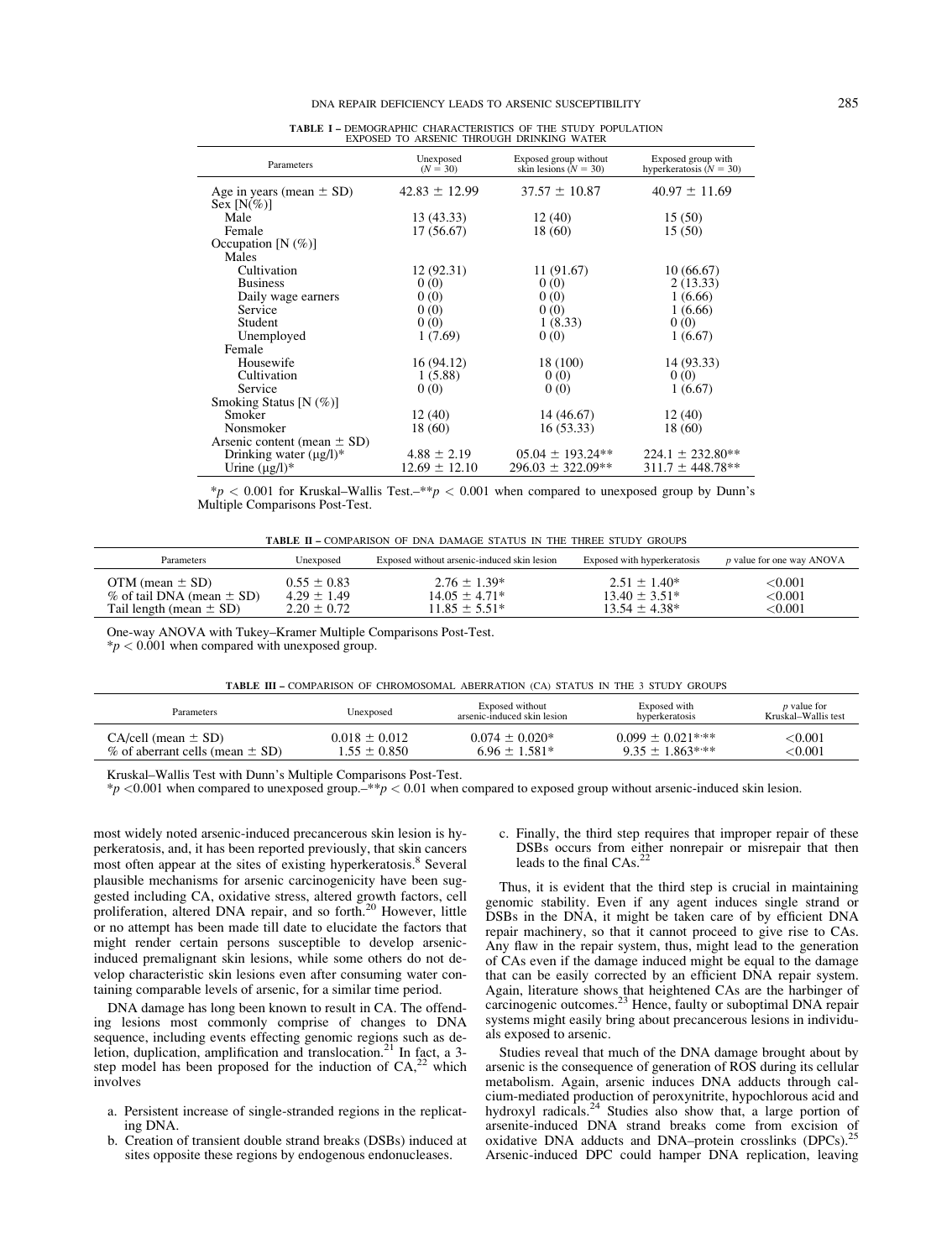TABLE IV – COMPARISON OF DNA DAMAGE STATUS IN THE 2 STUDY GROUPS WITH AND WITHOUT  $\gamma$ -IRRADIATION CHALLENGE

|                                 | Basal DNA damage (without $\gamma$ -irradiation) |                  | DNA damage with $\gamma$ -irradiation |                    |  |
|---------------------------------|--------------------------------------------------|------------------|---------------------------------------|--------------------|--|
| Parameters hyperkeratosis       | Exposed without                                  | Exposed with     | Exposed without                       | Exposed            |  |
|                                 | arsenic-induced                                  | hyperkeratosis   | arsenic-induced skin                  | with               |  |
|                                 | skin lesion ( $n = 12$ )                         | $(n = 2)$        | lesion $(n = 12)$                     | $(n = 12)$         |  |
| OTM (mean $\pm$ SD)             | $2.30 \pm 0.51$                                  | $2.43 \pm 0.69$  | $3.66 \pm 0.20$                       | $4.80 \pm 0.34*$   |  |
| $%$ of tail DNA (mean $\pm$ SD) | $12.89 \pm 1.76$                                 | $12.75 \pm 2.01$ | $22.84 \pm 1.95$                      | $31.02 \pm 1.34*$  |  |
| Tail length (mean $\pm$ SD)     | $14.00 \pm 1.55$                                 | $14.07 \pm 1.79$ | $22.68 \pm 2.01$                      | $35.67 \pm 3.16^*$ |  |

Unpaired 2-tailed  $t$  test.

 $\gamma_p$  < 0.001 when compared with group of exposed individuals without arsenic-induced skin lesion.

unreplicated stretches that might result in chromosome- and chromatid-type aberrations.<sup>26</sup> All these damages induced by arsenic are corrected by excision repair system and involves both the nucelotide excision repair (NER) system as also the base excision repair (BER) system. Thus, if there is any alteration in the efficiency of the DNA repair system in any individual that results in suboptimal repair of damaged DNA, that individual will be unable to combat effectively the different types of DNA damages induced by arsenic. These damages will hence, continue to accumulate over a period of time, after which, the individual will exhibit symptoms of arsenic toxicity and possibly arsenic-specific premalignant skin lesions.

Previous studies, using comet assay, have shown that arsenic, as well as its metabolites, can induce DNA damage.<sup>16,27</sup> However, most of these studies were performed on cell lines or, were comparison between exposed and unexposed groups of individuals. None of these studies attempted to find out the difference between the 2 subgroups (with hyperkeratosis and without arsenic-induced skin lesion individuals) of the exposed population. We have selected lymphocytes for our study, as it has been shown previously that, arsenic induces considerable genetic damage in peripheral blood lymphocytes, by means of micronucleus assay and CA assay.

From our studies, it appears that both the exposed individuals (with hyperkeratosis and without skin lesions) have similar level of basal DNA damage caused by arsenic, directly or indirectly. However, the CA status is quite different in these 2 groups, with the group consisting of individuals with arsenic-induced premalignant hyperkeratosis having significantly higher CA in comparison to the group consisting of individuals without skin lesion. This observation is consistent with our previous findings.<sup>14</sup> This apparently anomalous observation can be easily explained, if we consider that this difference in CA status in the 2 groups reflects the relative efficiency of their DNA repair system. This leads to the hypothesis that the DNA repair mechanism in the former group might not be as effective as that of the latter group, and perhaps this difference in their DNA repair capacity is what makes those individuals susceptible to arsenic toxicity and subsequent carcinogenicity.

To verify this hypothesis, we performed the challenge assay. Challenge assay has long been used as a reliable technique to assess the efficacy of DNA repair systems in face of several types of challenges.<sup>16,19</sup> The dosage selected here (100 cG $\gamma$ ) is based on

the previous studies.<sup>19</sup> In this particular study, our objective was to look at the comparative DNA repair efficiency of exposed individuals with arsenic-induced hyperkeratosis, and those without arsenic-induced skin lesions. Hence, we did not include unexposed controls in the particular experiment. There has been a previous study, which hypothesized that elevated levels of arsenic lead to depressed NER capacity.<sup>16</sup> In our study, we could see that the basal DNA damage level in these 2 groups were not significantly different. However, when they were challenged with  $\gamma$ -irradiation, DNA repair machinery of the individuals without arsenic-induced skin lesion could cope up with the genotoxic changes far more effectively than that of the individuals with arsenic-induced premalignant skin lesions. In the present experimental set up, we have allowed 1 hr for the treated cells to undergo repair process. It is well established that half-life of repair process in human lymphocytes as estimated from kinetic studies is  $\sim$  5 min.<sup>28</sup> Therefore, a period of incubation of 1 hr is sufficient to detect the efficiency of DNA repair system without requirement of checking DNA damage and repair status at later time points. Our observation clearly points out that there is a discrepancy in the DNA repair capacities among the individuals of the 2 concerned groups (with premalignant hyperkeratosis and without arsenic-induced skin lesions). This difference in the DNA repair capacities might well be genetic in origin, as suggested by our previous work.<sup>14,1</sup>

To sum up, our work reveals that basal level of arsenic-induced damage is uniform in the exposed group, independent of the presence of arsenic-specific hyperkeratotic skin symptoms. However, the difference lies in the DNA repair capacities of the 2 groups, which is reflected in the increased incidence of CA in the group consisting of individuals with arsenic-induced hyperkeratosis. Thus, the present work addresses the problem of susceptibility to arsenic-induced carcinogenicity at the mechanistic level, which has seldom been done before, if ever, and projects differences in DNA repair capacity as a prime contender for arsenic carcinogenicity.

#### Acknowledgements

This study is supported by grants (CMM-0003) and research fellowship to Mr. Mayukh Banerjee from Council of Scientific and Industrial Research (CSIR), Govt. of India. Thanks are also due to Fogarty International Training Program in collaboration with University of California, Berkeley, for providing training to M.B.

#### References

- 1. U.S. EPA. EPA Drinking Water News. 2006 [accessed May 01, 2006]. Available at http://www.nesc.wvu.edu/ndwc/ndwc\_news\_ EPA.htm/
- 2. WHO. WHO guidelines for drinking water quality. Health criteria and other supporting information, 2nd edn., vol. 2. Geneva: WHO, 1996. 940–9.
- 3. IARC. IARC monographs on the evaluation of carcinogenic risk of chemicals to humans: some drinking water disinfectants and contaminants, including arsenic. IARC Sci Publ 2004;84:1–477.
- 4. Ahsan H, Chen Y, Wang Q, Slavkovich V, Graziano JH, Santella RM. DNA repair gene XPD and susceptibility to arsenic-induced hyperkearatosis. Toxicol Lett 2003;143:123–31.
- 5. Alain G, Tousignant J, Rozenfarb E. Chronic arsenic toxicity. Int J Dermatol 1993;32:899–901.
- 6. National Research Council (NRC). Arsenic in drinking water. Subcommittee on Arsenic in Drinking Water. Washington DC: National Academy Press, 1999.
- 7. Guha Mazumder DN, Haque R, Ghosh N, De BK, Santra A, Chakroborty D, Smith AH. Arsenic levels in drinking water and the prevalence of skin lesions in West Bengal. India. Int J Epidemiol 1998;  $27.871 - 7$
- 8. Ghosh P, Basu A, Mahata J, Basu S, Sengupta M, Das JK, Mukherjee A, Sarkar AK, Mondal L, Ray K, Giri AK. Cytogenetic damage and genetic variants in the individuals susceptible to arsenic-induced cancer through drinking water. Int J Cancer 2006;118:2470–8.
- 9. Liu SX, Athar M, Lippai I, Wladren C, Hei TK. Induction of oxyradicals by arsenic: implication for mechanism of genotoxicity. Proc Natl Acad Sci USA 2001;98:1643–8.